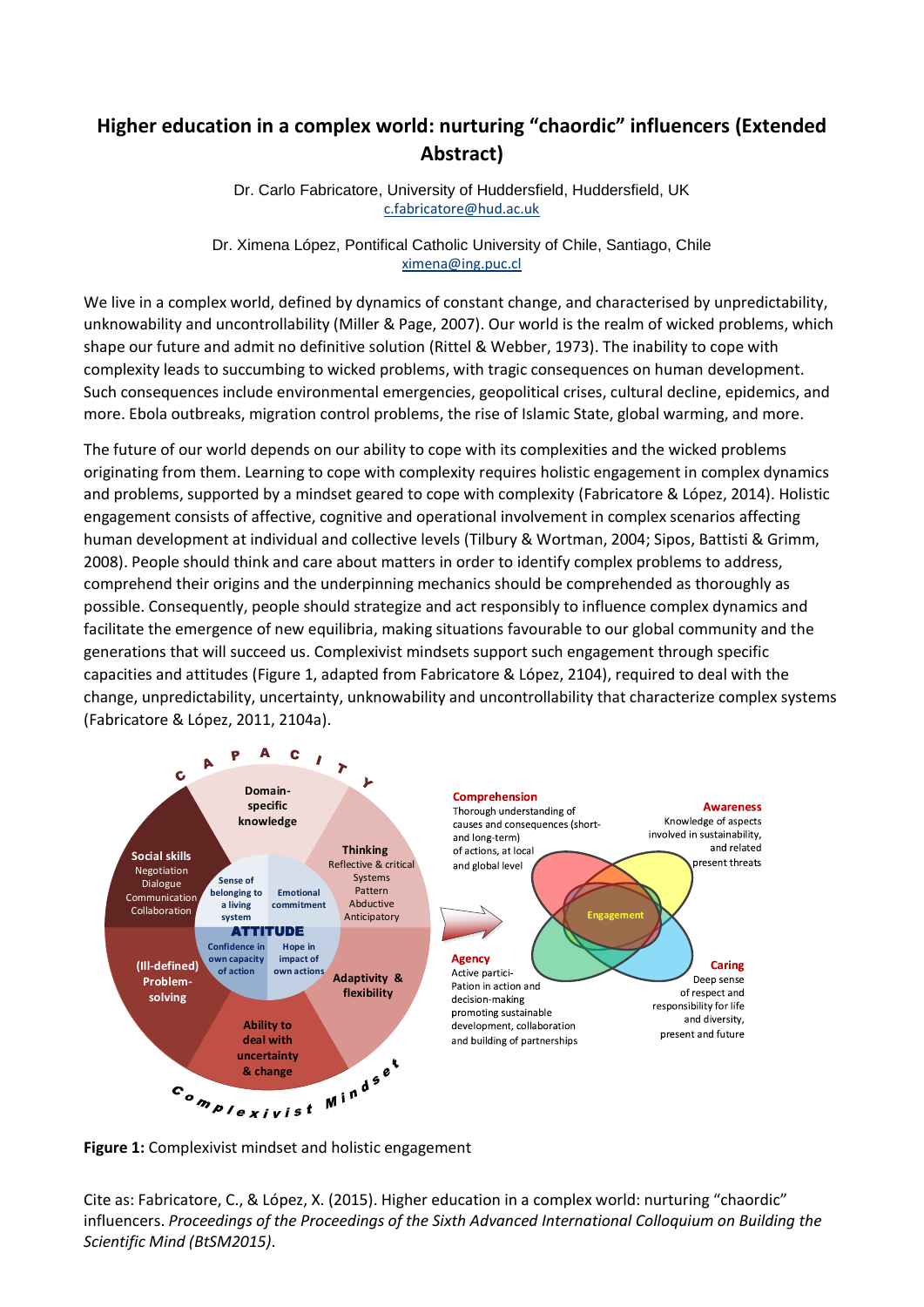Formal education should foster the development of complexivist mindsets and promote holistic engagement in complex contexts and wicked problems. This is essential to nurture chaordic influencers, individuals capable of generating order from chaos through engaging in wicked problems to influence complex dynamics and facilitate the development of our global society. Universities should play a paramount role in this scenario, having the key responsibility of preparing professionals to define our society through developing, leading, influencing and working in its institutions. However, this is arguably the case. Higher education systems are frequently criticised for key shortfalls that compromise the possibility of nurturing chaordic influencers within formal higher education environments. Excessive emphasis on subject-oriented performativity, overlooking the development of transferable capabilities key to engage in complex scenarios, creativity first amongst them (Barnett, 2000; Jackson, 2008; Mili, 2015). Teaching strategies overly driven by quality control, achievement of planned outcomes, cost efficiency, customer satisfaction and resource management logics that do not map to the quality of students' deep learning, nor to its meaningfulness in relation to the needs of our contemporary world (Davis & Sumara, 2008; Mili, 2015). Curricula promoting fragmentation of knowledge and isolation of disciplines, rather than integration of domains and crossdisciplinary pollination and collaborations (Mili, 2015). Programmes promoting competition, individual achievement and high-stake assessment, rather than collaboration and focus on collective solutions for the social and environmental challenges we face (Sterling, 2001).

These and further related issues generate boundaries and constraints that frustrate the efforts of educators who attempt to contribute to the evolution of higher education systems towards a greater compliance with the needs of our complex global world. Constraints and boundaries can then become insurmountable barriers, leading to the crystallisation of higher education systems into entities arguably useful to promote and serve societal development. Or, they can be embraced as a guiding lantern, a beacon that sheds light on what is not bounded, and the changes that can be effected regardless of boundaries and constraints, working "within the box" in order to transcend it. This calls for a critical reflection on the boundaries and constraints imposed by modern higher education systems. If these cannot be changed, what can be done to nurture the development of complexivist mindsets and promote students' engagement with wicked problems within the daily routine of formal higher education environments?

To address this scenario, we developed the Adapt-Engage-Learn (EAL) educational framework. EAL comprises strategies informed by complexity, game and play theories, aimed at facilitating the development of complexivist mindsets and promoting students' engagement in complex scenarios and wicked problems. So far we have applied EAL to develop courses involving over 300 students. All things considered, the results obtained suggest the following: *developing complexivist mindsets and promoting student engagement with wicked problems and related social issues within the boundaries and constraints of formal higher education environments is indeed feasible*. Further research is needed to explore in greater detail the impacts that the EAL framework has on the students' learning experience and development. Further research will also reveal methods of application, in terms of designing courses in other subject areas; this, finally, will allow the corroboration and generalisation of the results obtained so far.

The full paper 'Higher education in a complex world: nurturing "chaordic" influencers' presents reflections on the implications of complexity and wicked problems on contemporary higher education. The paper calls for the need to find ways to foster chaordic influencers, transcending boundaries and constraints that may hamper the development of complexivist mindsets and engagement in complexity. The paper then introduces the EAL framework, presenting its fundamental underpinnings and key strategies. Finally, the paper explores impacts generated by the framework so far, highlighting a special case: students engagement with the complex topic of peace through video game design projects.

## **References**

Cite as: Fabricatore, C., & López, X. (2015). Higher education in a complex world: nurturing "chaordic" influencers. *Proceedings of the Proceedings of the Sixth Advanced International Colloquium on Building the Scientific Mind (BtSM2015)*.